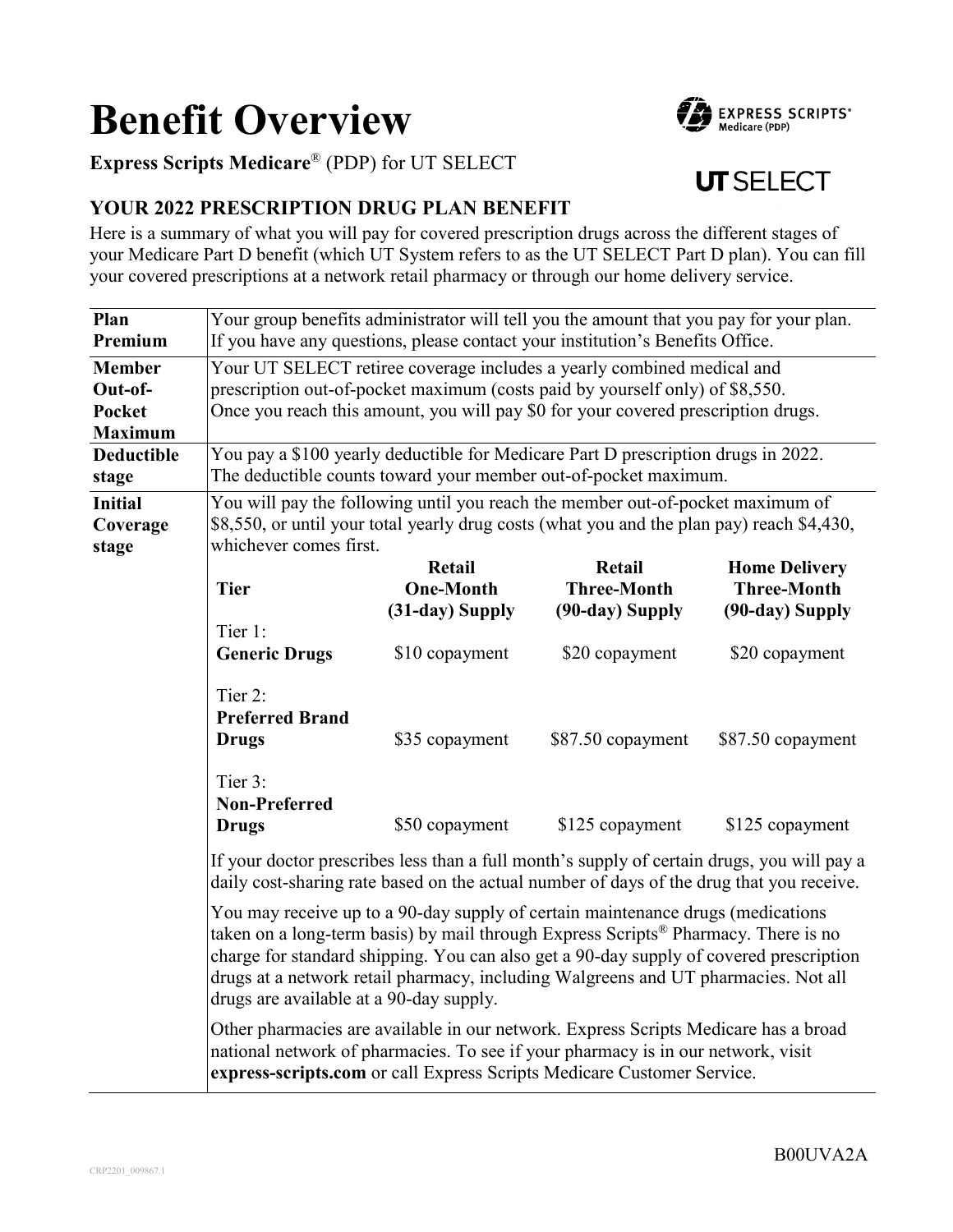| Coverage<br>Gap stage             | If you have not met the member out-of-pocket maximum of \$8,550, but your total<br>yearly drug costs reach \$4,430, you will continue to pay the same cost-sharing amount<br>as in the Initial Coverage stage until your yearly out-of-pocket drug costs reach \$7,050.<br>Please note that although Medicare requires that we describe the Coverage Gap<br>stage, your plan does not have a gap in coverage or "donut hole." |  |  |  |
|-----------------------------------|-------------------------------------------------------------------------------------------------------------------------------------------------------------------------------------------------------------------------------------------------------------------------------------------------------------------------------------------------------------------------------------------------------------------------------|--|--|--|
|                                   |                                                                                                                                                                                                                                                                                                                                                                                                                               |  |  |  |
| Catastrophic<br>Coverage<br>stage | If you have not met your member out-of-pocket maximum of \$8,550, but your yearly<br>out-of-pocket drug costs—including manufacturer discounts—exceed \$7,050, you will<br>pay the greater of 5% coinsurance or:                                                                                                                                                                                                              |  |  |  |
|                                   | a \$3.95 copayment for covered generic drugs (including drugs<br>treated as generics), with a maximum not to exceed the standard cost-sharing<br>amount during the Initial Coverage stage<br>• a \$9.85 copayment for all other covered drugs, with a maximum not to exceed<br>the standard cost-sharing amount during the Initial Coverage stage.                                                                            |  |  |  |

### **Out-of-Network Coverage**

You must use Express Scripts Medicare network pharmacies to fill your prescriptions. Covered Medicare Part D drugs are available at out-of-network pharmacies only in special circumstances, such as illness while traveling outside of the plan's service area where there is no network pharmacy. You generally have to pay the full cost for drugs received at an out-of-network pharmacy at the time you fill your prescription. You can ask us to reimburse you for our share of the cost. Please contact Express Scripts Medicare Customer Service at the numbers on the back of this document for more details.

#### **Long-Term Care (LTC) Pharmacy**

If you reside in an LTC facility, you pay the same as at a network retail pharmacy. LTC pharmacies must dispense brand-name drugs in amounts of 14 days or less at a time. They may also dispense less than a one month's supply of generic drugs at a time. Contact your plan if you have questions about cost-sharing or billing when less than a one-month supply is dispensed.

# **IMPORTANT PLAN INFORMATION**

- The service area for this plan is all 50 states, the District of Columbia, Puerto Rico, the U.S. Virgin Islands, Guam, the Northern Mariana Islands and American Samoa. You must live in one of these areas to participate in this plan.
- You are eligible for this plan if you are entitled to Medicare Part A and/or are enrolled in Medicare Part B, are a U.S. citizen or are lawfully present in the United States, and are eligible for benefits from UT SELECT.
- The amount you pay may differ depending on what type of pharmacy you use; for example, retail, home infusion, LTC or home delivery.
- To find a network pharmacy near you, visit our website at **express-scripts.com/pharmacies**.
- Your plan uses a formulary a list of covered drugs. The amount you pay depends on the drug's tier and on the coverage stage that you've reached. From time to time, a drug may move to a different tier. If a drug you are taking is going to move to a higher (or more expensive) tier, or if the change limits your ability to fill a prescription, Express Scripts will notify you before the change is made.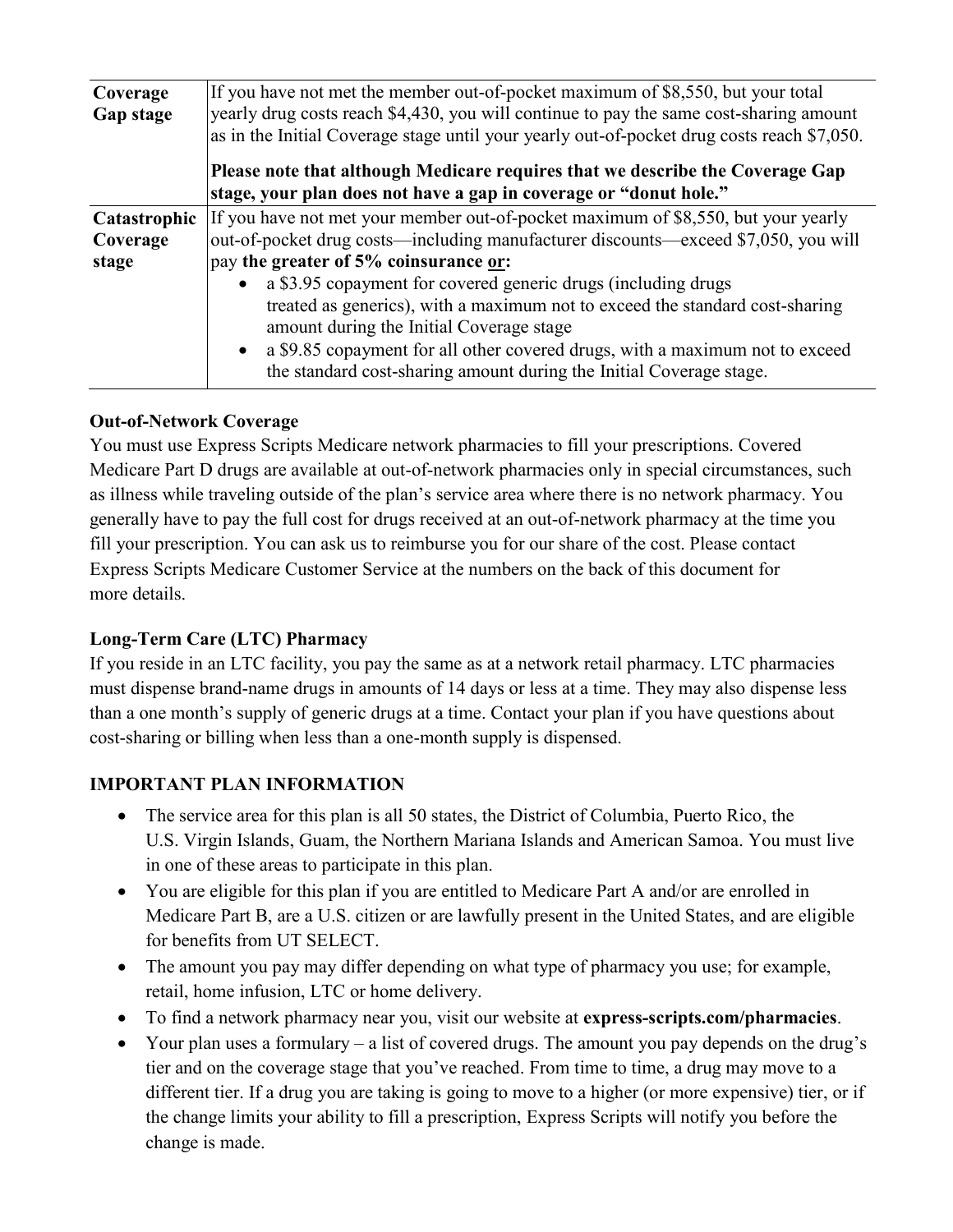- Beginning October 15, 2021, you can access your plan's 2022 list of covered drugs by visiting our website at **express-scripts.com/documents**.
- The plan may require you to first try one drug to treat your condition before it will cover another drug for that condition.
- Your healthcare provider must get prior authorization from Express Scripts Medicare for certain drugs.
- If the actual cost of a drug is less than the normal cost-sharing amount for that drug, you will pay the actual cost, not the higher cost-sharing amount.
- If you request an exception for a drug and Express Scripts Medicare approves the exception, you will pay the cost-sharing amount set by your plan for that drug.
- You must continue to pay your Medicare Part B premium, if not otherwise paid for under Medicaid or by another third party.
- When you use your Part D prescription drug benefits, Express Scripts Medicare sends you an *Explanation of Benefits* (Part D EOB), or summary, to help you understand and keep track of your benefits. You may also be able to receive a copy electronically by visiting our website, **express-scripts.com**, or by contacting Express Scripts Medicare Customer Service at the phone numbers on the back of this document.

For an explanation of your plan's rules, contact Express Scripts Medicare Customer Service at the numbers on the back of this document or review the *Evidence of Coverage* (EOC) by visiting our website, **express-scripts.com/documents**. You can request a copy of the EOC by calling Express Scripts Medicare Customer Service.

# **Does my plan cover Medicare Part B or non–Part D drugs?**

In addition to providing coverage of Medicare Part D drugs, this plan provides coverage for Medicare Part B medications, as well as for some other non–Part D medications that are not normally covered by a Medicare prescription drug plan. The amounts paid for these medications will not count toward your yearly deductible, total drug costs or total out-of-pocket expenses. Please call Customer Service for additional information about specific drug coverage and your cost-sharing amount.

# **Will my income affect my cost for Medicare Part D coverage?**

Some people may pay an extra amount called the Part D Income-Related Monthly Adjustment Amount (Part D-IRMAA) because of their yearly income. If you have to pay an extra amount, Social Security – *not your Medicare plan* – will send a letter telling you what the extra amount will be and how to pay it. If you have any questions about this extra amount, contact Social Security at 1.800.772.1213 between 7 a.m. and 7 p.m., Monday through Friday. TTY users should call 1.800.325.0778.